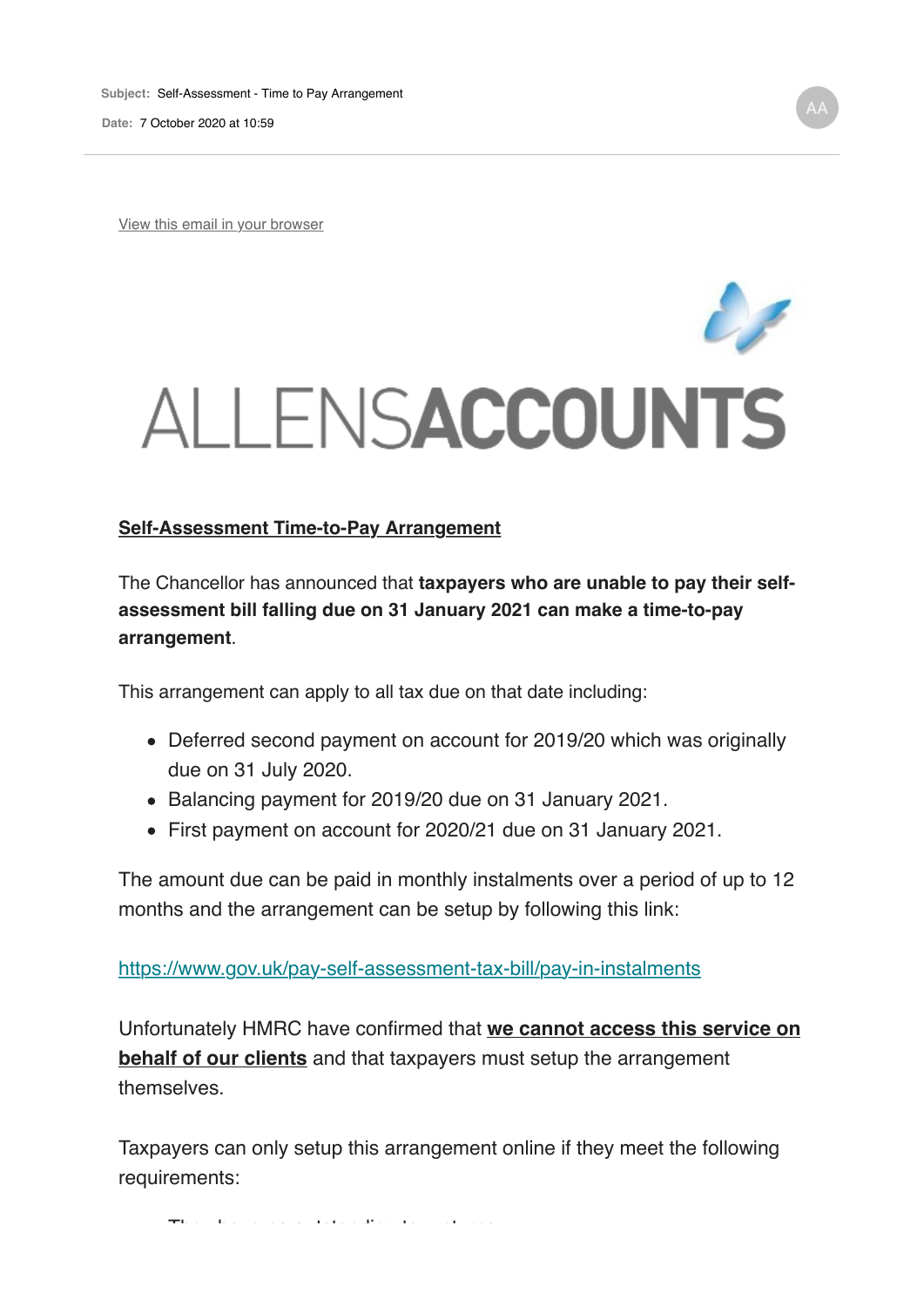- I ney nave no outstanding tax returns.
- T**he 2019/20 tax return must have been filed** and it must also have been processed by HMRC, which can take 72 hours for a return filed online. **The deadline for filing this return is 31 January 2021.**
- They must have no other tax debts (or other HMRC payment plans set up).
- **The debt must be between £32 and £30,000**.
- The payment plan must be set up no later than 60 days after the due date of a debt i.e. by 1 April 2021.
- However, **the payment plan must be set up by 2 March 2021** to avoid late payment penalties (as these would apply from 30 days after the due date).

**Interest will be applied to any outstanding balance from 1 February 2021**. This contrasts with the deferral of the second payment on account due in July 2020 on which no interest was charged.

Taxpayers who owe more than £30,000 or need longer than 12 months to pay may still be able to set up a time-to-pay arrangement by calling the self-assessment payment helpline on 0300 200 3822.

## **Job Retention Bonus (JRB)**

HMRC has now published guidance on how businesses can claim the government's £1,000 job retention bonus, available to employers who keep furloughed workers on the payroll for the next three months.

https://www.gov.uk/guidance/check-if-you-can-claim-the-job-retention-bonus-from-15-february-2021

As a reminder **the bonus is a £1,000 one-off taxable payment to the employer for each eligible employee that was furloughed and kept continuously employed until 31 January 2021**.

Employers will still be able to claim under the scheme even if they are also receiving support from the recently announced Job Support Scheme which will launch on 1 November.

Before employers can claim the bonus they will to need to have reported all payments made to employees between 6 November 2020 and 5 February 2021 to HMRC through full payment submissions via real time information (RTI).